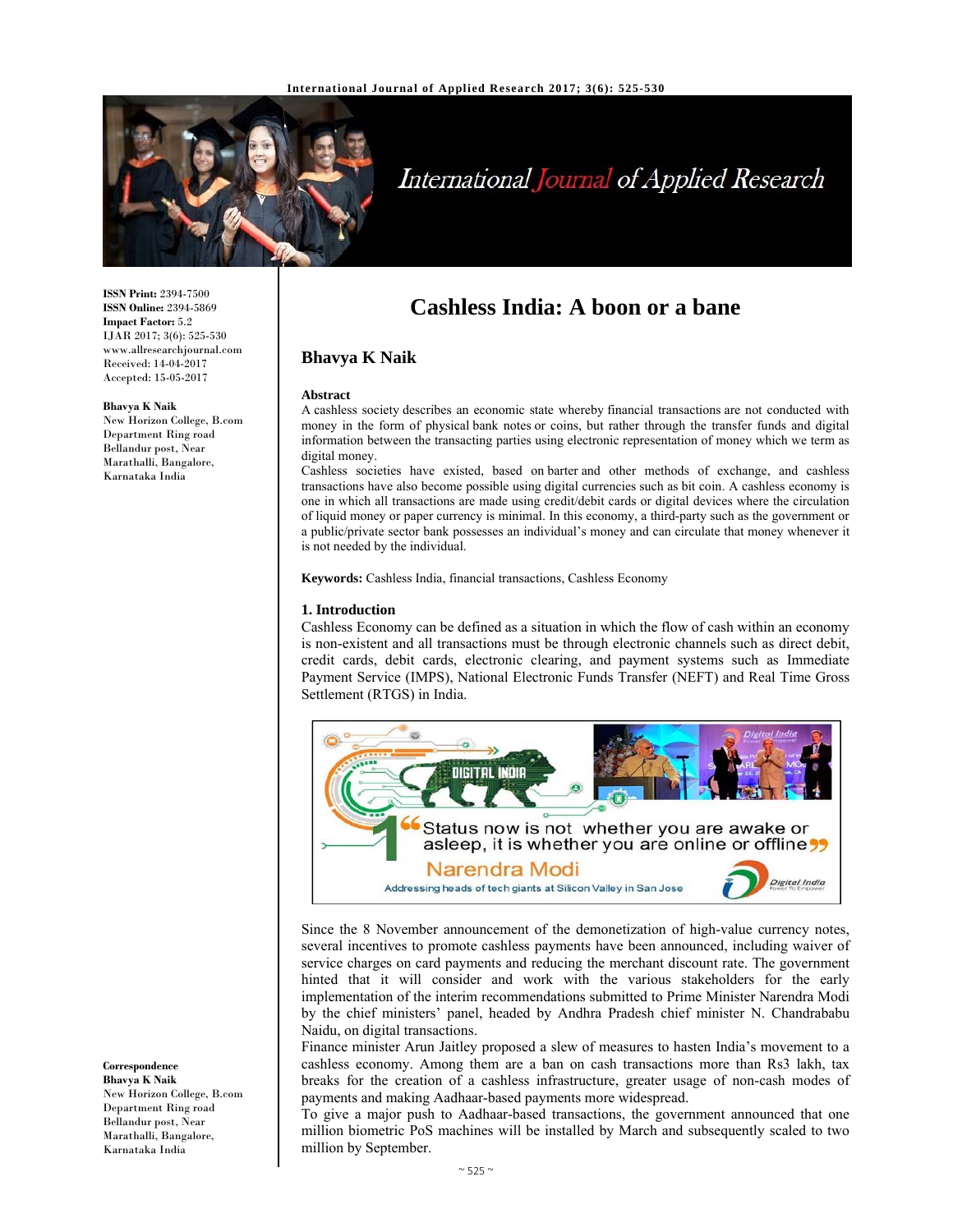Aadhaar Pay, a merchant version of Aadhaar-Enabled Payment System (AEPS), will be launched soon to enable those who do not have debit cards, mobile wallets and mobile phones to make digital payments.

#### **Objective**

- 1. To understand the need for digital payments
- 2. To highlight the initiative taken by the Indian Government for Digital India
- 3. To understand the challenges faced by the common public in going cashless.
- 4. To understand the opportunities in long run with digitalization.

# **Methodology**

The study tries to reason out the various opportunities and challenges with digitalization of transactions or going cashless. The data collected is based on secondary sources from various articles and websites.

# **About the cashless India initiative**

Digital India is the flagship programme of the Government of India. It was launched on 1st July 2015 by Prime Minister Sri Narendra Modi, with a vision to transform India into a digitally empowered society and knowledge economy. "Faceless, Paperless, Cashless" is one of the professed roles of Digital India. Major progress towards this goal was made in late 2016, when the government took steps to demonetize the country. Now, even small retailers and shop owners are using cashless models like PayTM for transactions.

#### **Cashless India**

The recent move of demonetization has forced the people to rethink the mode of transaction and trade. The demonetization drive was initially a tool to tackle the problem of black money and fake currency, but since then, the narrative has clearly shifted its base. Now it is a way to promote cashless transactions among citizens, which is really a good idea for the country. But the question is

whether India is ready for it or how feasible it would be for the government to turn India into a cashless economy by 2020.

The effect of demonetization was twofold – a large number of Indians, are forced go cashless, whether by debit card or via e-wallet, or by trusting the brands of the major players like PayTM or Mobikwik. Secondly, the convenience of ewallet transactions via mobile phones made the customers and merchants educate themselves, out of necessity, on how the system worked. Today, this has bought both customers and merchants a lot closer by trusting a payment bank with the help of mobile interface.

# **India's dependency on cash**

Indian economy is primarily to be driven by the use of cash and less than 5% of all payments happen electronically. Even those who can use electronic payments, use cash. This is largely due to the lack of access to the formal banking system for a large part of the population and as well as cash being the only means available for many. Large and small transactions continue to be carried out via cash. Indians traditionally prefer to spend and save in cash.

Indian economy is primarily driven by the informal sector and it relies heavily on cash based transactions. A report by Google India and Boston Consulting Group showed that IN 2015 around 75% of transactions in India were cashbased while in developed countries like USA, Japan, France, Germany etc. it was just around 20-25%. RBI states that by July 2016 banks had issued around 697.2 million debit cards and 25.9 million credit cards to customers after deducting withdrawn or cancelled cards.

 However, issue of cards cannot turn the economy into a cashless one. The number of cards in operation is not equal to the number of individuals holding those cards. It majorly means that many customers hold multiple accounts and cards. Survey says that over 85% (Volume) and 95% (value) of all debit cards are used in ATM'S for the purpose of withdrawing cash. Therefore the main objective to hold a debit card in India is to withdraw cash through ATM's.



#### **Digital payment methods**

As part of promoting cashless transactions and converting India into less-cash society, various modes of digital payments are available.

**1. Banking cards (debit / credit / cash / travel / others)** 



Banking cards offer consumers more security, convenience, and control than any other payment method. The wide varieties of cards available are - credit, debit and prepaid – offers enormous flexibility, as well. These cards provide 2 factor authentications for secure payments e.g secure PIN and OTP.

RuPay, Visa, MasterCard are some of the example of card payment systems. Payment cards give people the power to purchase items in stores, on the Internet, through mail-order catalogues and over the telephone. They save both customers and merchants' time and money, and thus enable them for ease of transaction.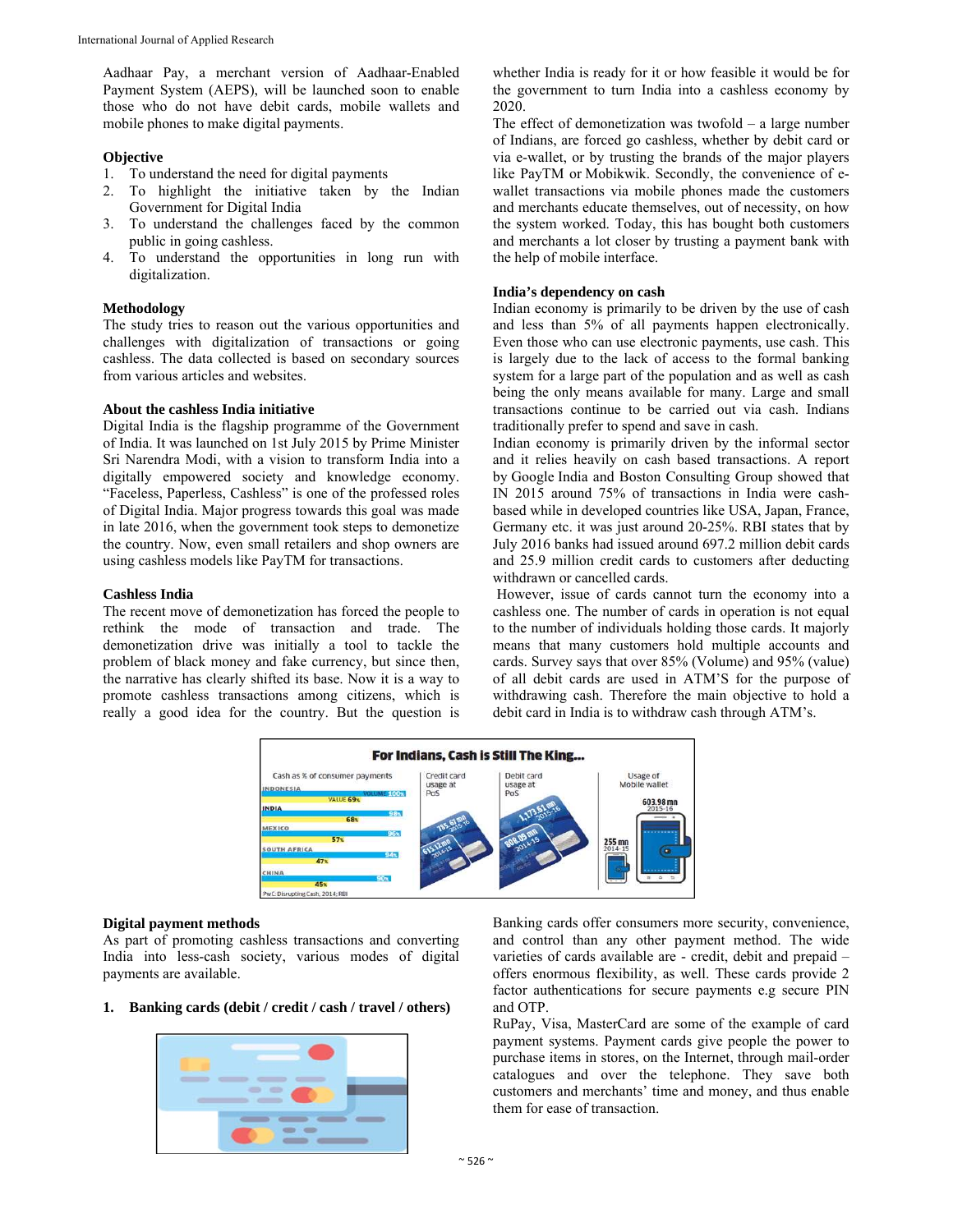# **2. Aadhaar enabled payment system (aeps)**



AEPS is a bank led model which allows online interoperable financial transaction at PoS (Point of Sale / Micro ATM) through the Business Correspondent (BC)/Bank Mitra of any bank using the Aadhaar authentication.

# **3. Unified payments interface (UPI)**



Unified Payments Interface (UPI) is a system that powers multiple bank accounts into a single mobile application (of any participating bank), merging several banking features, seamless fund routing & merchant payments into one hood. It also caters to the "Peer to Peer" collect request which can be scheduled and paid as per requirement and convenience. Each Bank provides its own UPI App for Android, Windows and iOS mobile platform(s).

#### **4. Micro ATM'S**



Micro ATM meant to be a device that is used by a million Business Correspondents (BC) to deliver basic banking services. The platform will enable Business Correspondents

(who could be a local kirana shop owner and will act as 'micro ATM') to conduct instant transactions.

The micro platform will enable function through low cost devices (micro ATMs) that will be connected to banks across the country. This would enable a person to instantly deposit or withdraw funds regardless of the bank associated with a particular BC. This device will be based on a mobile phone connection and would be made available at every BC. Customers would just have to get their identity authenticated and withdraw or put money into their bank accounts. This money will come from the cash drawer of the BC. Essentially, BCs will act as bank for the customers and all they need to do is verify the authenticity of customer using customers' UID. The basic transaction types, to be supported by micro ATM, are Deposit, Withdrawal, Fund transfer and Balance enquiry.

#### **5. Mobile wallets**



A mobile wallet is a way to carry cash in digital format. You can link your credit card or debit card information in mobile device to mobile wallet application or you can transfer money online to mobile wallet. Instead of using your physical plastic card to make purchases, you can pay with your smartphone, tablet, or smart watch. An individual's account is required to be linked to the digital wallet to load money in it. Most banks have their e-wallets and some private companies. e.g. Paytm, Freecharge, Mobikwik, Oxigen, mRuppee, Airtel Money, Jio Money, SBI Buddy, itz Cash, Citrus Pay, Vodafone M-Pesa, Axis Bank Lime, ICICI Pockets, SpeedPay.

#### **6. Unstructured supplementary service data (USSD)**



The innovative payment service \*99# works on Unstructured Supplementary Service Data (USSD) channel. This service allows mobile banking transactions using basic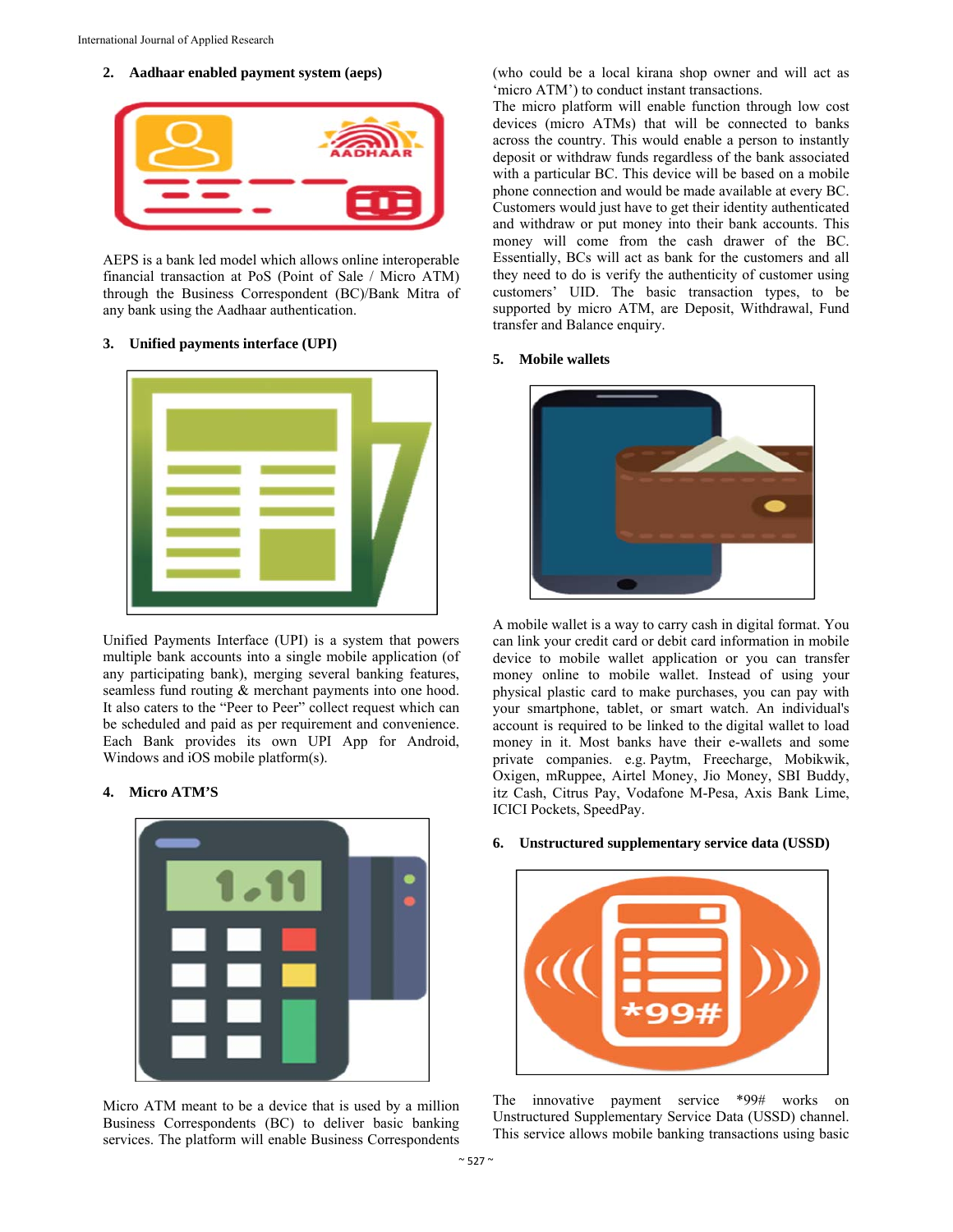feature mobile phone, there is no need to have mobile internet data facility for using USSD based mobile banking. It is envisioned to provide financial deepening and inclusion of underbanked society in the mainstream banking services. \*99# service has been launched to take the banking services to every common man across the country. Banking customers can avail this service by dialling \*99#, a "Common number across all Telecom Service Providers (TSPs)" on their mobile phone and transact through an interactive menu displayed on the mobile screen. Key services offered under \*99# service include, interbank account to account fund transfer, balance enquiry, mini statement besides host of other services. \*99# service is currently offered by 51 leading banks & all GSM service providers and can be accessed in 12 different languages including Hindi & English as on 30.11.2016

# **7. Point of sale**



A point of sale (PoS) is the place where sales are made. On a macro level, a PoS may be a mall, a market or a city. On a micro level, retailers consider a PoS to be the area where a customer completes a transaction, such as a checkout counter. It is also known as a point of purchase.

#### **8. Internet banking**



Internet banking, also known as online banking, e-banking or virtual banking, is an electronic payment system that enables customers of a bank or other financial institution to conduct a range of financial transactions through the financial institution's website.

# **Different types of online financial transactions under Internet banking are**

#### **National Electronic Fund Transfer (NEFT)**

National Electronic Funds Transfer (NEFT) is a nation-wide payment system facilitating one-to-one funds transfer.

Under this Scheme, individuals, firms and corporates can electronically transfer funds from any bank branch to any individual, firm or corporate having an account with any other bank branch in the country participating in the Scheme. However, such cash remittances will be restricted to a maximum of Rs.50, 000/- per transaction. NEFT, thus, facilitates originators or remitters to initiate funds transfer transactions even without having a bank account. Presently, NEFT operates in hourly batches - there are twelve settlements from 8 am to 7 pm on week days (Monday through Friday) and six settlements from 8 am to 1 pm on Saturdays.

#### **Real Time Gross Settlement (RTGS)**

RTGS is defined as the continuous (real-time) settlement of funds transfers individually on an order by order basis (without netting). 'Real Time' means the processing of instructions at the time they are received rather than at some later time; 'Gross Settlement' means the settlement of funds transfer instructions occurs individually (on an instruction by instruction basis). Considering that the funds settlement takes place in the books of the Reserve Bank of India, the payments are final and irrevocable. The RTGS system is primarily meant for large value transactions. The minimum amount to be remitted through RTGS is 2 lakh. There is no upper ceiling for RTGS transactions. The RTGS service for customer's transactions is available to banks from 9.00 hours to 16.30 hours on week days and from 9.00 hours to 14:00 hours on Saturdays for settlement at the RBI end. However, the timings that the banks follow may vary depending on the customer timings of the bank branches.

#### **Electronic Clearing System (ECS)**

ECS is an alternative method for effecting payment transactions in respect of the utility-bill-payments such as telephone bills, electricity bills, insurance premia, card payments and loan repayments, etc., which would obviate the need for issuing and handling paper instruments and thereby facilitate improved customer service by banks / companies / corporations / government departments, etc., collecting / receiving the payments.

#### **Immediate Payment Service (IMPS)**

IMPS offers an instant, 24X7, interbank electronic fund transfer service through mobile phones. IMPS is an emphatic tool to transfer money instantly within banks across India through mobile, internet and ATM which is not only safe but also economical both in financial and nonfinancial perspectives.

# **9. Mobile banking**

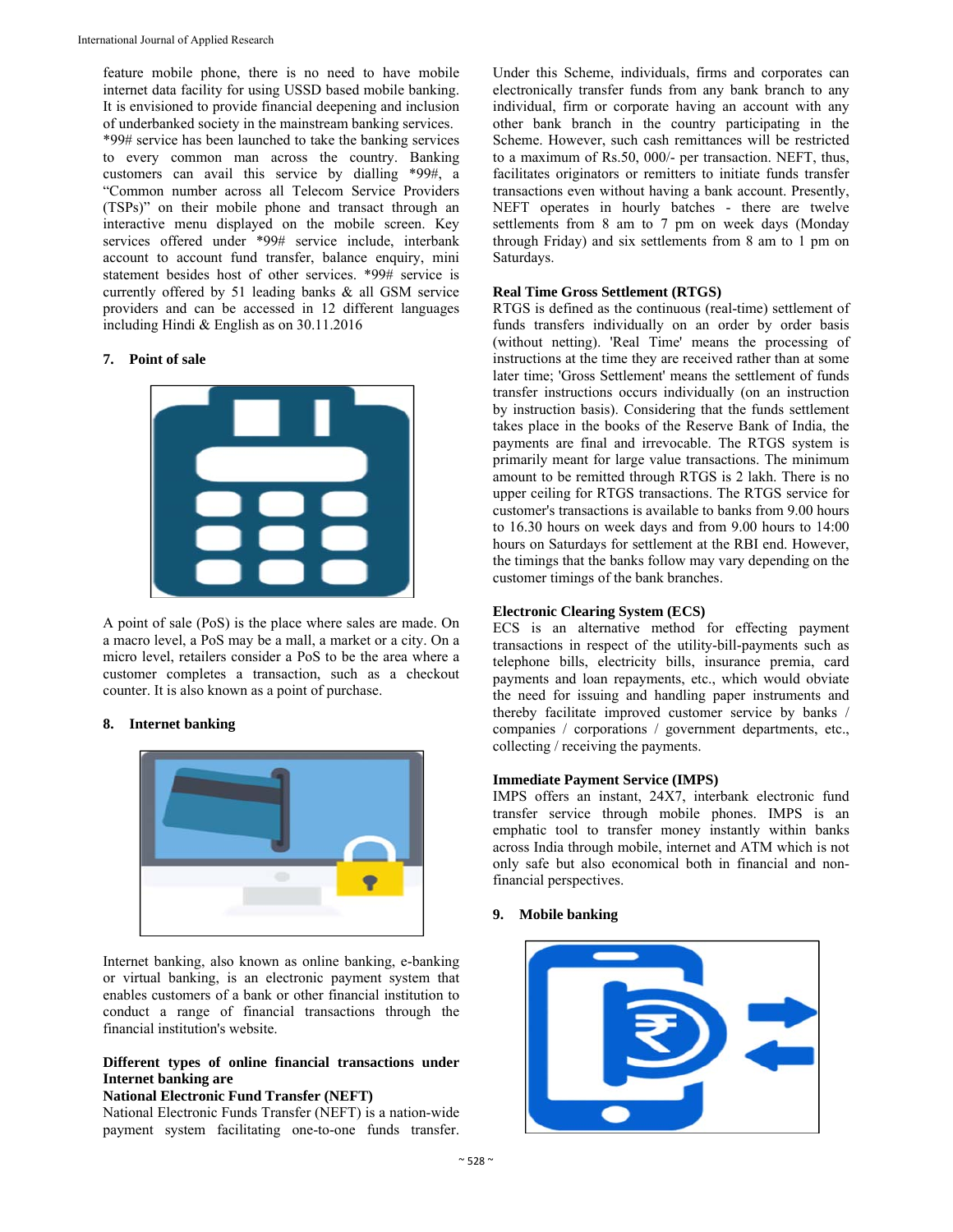Mobile banking is a service provided by a bank or other financial institution that allows its customers to conduct different types of financial transactions remotely using a mobile device such as a mobile phone or tablet. It uses software, usually called an app, provided by the banks or financial institution for the purpose. Each Bank provides its own mobile banking App for Android, Windows and iOS mobile platform(s).

#### **Government initiative to promote cashless society**

With an aim to promote Digital Payments and converting India to a less-cash society, a large number of policy and implementation initiatives are being taken by the Government.

# **Bharat interface for money (BHIM)**

Bharat Interface for Money (BHIM) provides fast, secure, reliable medium to make digital payments through your mobile phone using UPI (Unified Payment Interface) platform via Mobile App and USSD (Unstructured Supplementary Service Data) platform via \*99# service.

BHIM was launched by Hon'ble Prime Minister on 30<sup>th</sup> Dec 2016 and within 10 days, the BHIM app had 1 crore downloads from Andriod Play Store and over 2 million transactions across the UPI (Unified Payment Interface) and USSD (Unstructured Supplementary Service Data) platforms. BHIM is interoperable with other Unified Payment Interface (UPI) applications, and bank accounts. BHIM is developed by the National Payment Corporation of India (NPCI), a not-for-profit company for providing retail payment systems in the country under guidance from Reserve Bank of India.

BHIM has been designed for quick and secure user onboarding, sports a best-in-class and intuitive user interface and makes digital transactions seamless. BHIM has been a huge boon for merchants who can now accept payments directly into their bank accounts. All users, including merchants, get a ready to use VPA (virtual payment address) and an exclusive, ready-to-print QR code upon sign-up

# **Benefits of BHIM**

1. One digital payment app for all bank accounts.

2. Money remains in your bank account, so you earn interest.

3. No charges from using BHIM app infra, minimal UPI charges from banks for making transactions.

- 4. Simple, secure and light.
- 5. BHIM framework \*99# works without internet.
- 6. Transaction from 1/- to 10,000/-
- 7. Daily transaction limit of 20,000/

#### **Merits and drawbacks of cashless economy**

Cashless economy comes with its own merits and drawbacks from both the governments view point as well as general public's point of view.

# **Merits of Cashless Economy**.

- 1. **Maintenance cost is reduced:** The amount of money required in printing cash, its storage, transportation, distribution and detecting counterfeit currency is huge.
- 2. **Transparency:** Electronic transactions or plastic money always leaves a digital proof beneficial for both the taxpayer (consumer) and the tax collector (government).
- 3. **Increase in Revenue:** Transparency in cash transaction will lead to increase in tax collection. This generates higher revenue for the government, which in turn will be converted into public welfare policies and schemes.
- 4. **Financial Inclusion:** Cashless economy will promote financial inclusion of the people. It will compel the government to connect all the households with a bank and plastic economy.
- 5. **Reduced Transaction Costs:** Digital transaction is a boon in terms of processing costs and waiting time. If implemented properly, it will increase the consumption and production rates, thereby improving the economy.
- 6. **Reduces terrorist activities**: as most of the terrorist activities are fueled by the black money in hard cash, digital transaction would reduce terrorist activities.
- 7. **Environmental protection:** This aids the environment, as no trees are cut for printing of paper money.
- 8. **Reduction in crime rate**: Crimes with financial motives are rare in cashless economy. An instance of this has been seen in Delhi recently when the government pulled out high value notes.
- **9. Remedy for Fake money:** It is the medicine for fake money problem. No cash simply means no fake cash

# **Demerits of Cashless Economy**

- 1. **High Cash Dependency:** India has a high cash penetration in almost all of its transactions that happen as B2C transactions. Total cash flow in the market accounts for 12.04% of the GDP, which is among the highest in developing countries. This goes to show our dependence on cash is acute and it requires time to tackle it.
- 2. **Lack of Digital Infrastructure:** The first and foremost requirement of a digital economy is through the help of internet and smartphone. Only 30% of subscribers use smart phones. With 370 million mobile internet users, over 70% of them are in cities while 70% of Indian population lives in villages.
- 3. **Uncertainty in Merchants:** Small time merchants as well as users have high amount of suspicion over plastic money and they need to be educated over the potential benefits of using it. Government needs to come out with awareness and incentive schemes to promote digital economy.
- 4. **High Merchant Discount Rate:** These are the percentage deducted from each purchase a merchant makes by the card issuing authority or bank. For smaller merchants, it does not provide enough incentive to make the shift from cash.
- 5. **Dependency on connectivity:** No cash in hand. Always a dependency on your card or bank system connectivity.
- 6. **Resistance to change**: Major part of Indian population is not educated about banking systems, specifically about the digital aspect of it. Hence they may resist to make online transactions.
- 7. **Increased expenditure**: India is dominated by small retailers and they don't have enough resources to invest in electronic payments.
- 8. **Online Fraud:** Cashless economy may Increase in cyber crimes and online banking frauds. Therefore merchants and common public would not prefer to do any kind of online transaction and rather would prefer the old traditional techniques of carrying on transaction.